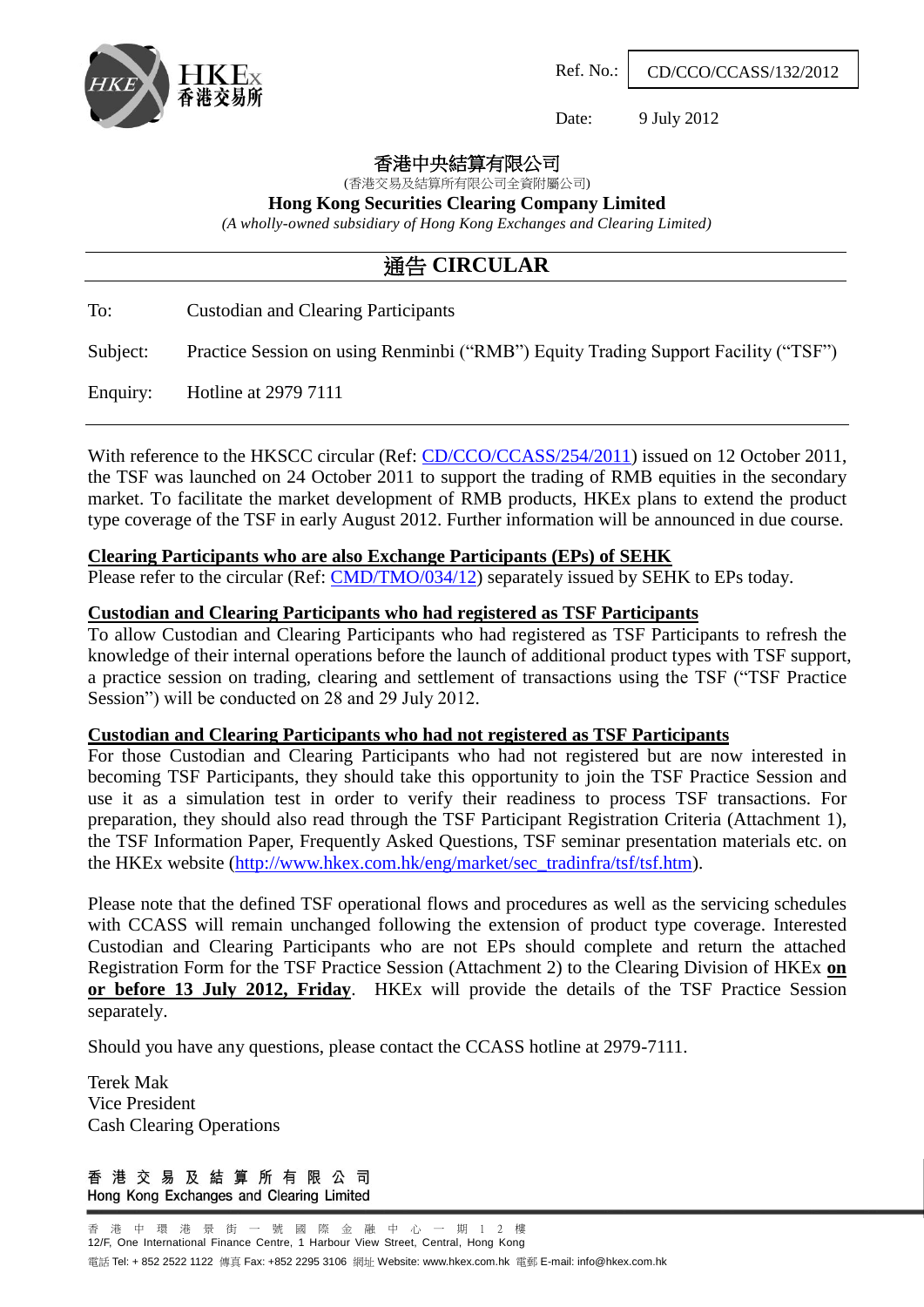### **Attachment 1**

### **TSF Participant Registration Criteria**

#### *List of "TSF Participants" on HKEx website*

1. Use of TSF the FX services is not mandatory. However, EPs, CCASS Clearing Participants and CCASS Custodian Participants who wish to utilize the TSF are required to comply with certain registration criteria. Upon successful registration with the TSF, the EPs, CCASS Clearing Participants or CCASS Custodian Participants will become a "TSF Participant". The list of TSF Participants will be published on the HKEx website for reference by the investing public.

#### *Types of EPs and CCASS Participants who can apply to become a TSF Participant*

- 2. The following types of EPs can apply to become a TSF Participant for the purposes of using the FX services of the TSF:
	- a) EPs who are themselves Direct Clearing Participants **<sup>1</sup>** or General Clearing Participants**<sup>2</sup>** under the CCASS Rules; and
	- b) EPs who are not CCASS Participants but who have entered into a Clearing Agreement with a General Clearing Participant under the CCASS Rules and where the General Clearing Participant is a TSF Participant.
- 3. The following types of CCASS Participants can apply to become a TSF Participant for the purposes of clearing and settling TSF Exchange Trades:
	- a) Direct Clearing Participants under the CCASS Rules; and
	- b) General Clearing Participants under the CCASS Rules.
- 4. CCASS Custodian Participants can also apply to become a TSF Participant to hold and act as the custodian of RMB-traded shares purchased through the TSF FX services.
- 5. For the avoidance of doubt, Clearing Agency Participants, Investor Participants, Stock Lender Participants and Stock Pledgee Participants under the CCASS Rules will not be permitted to use the TSF at the initial stage.

### *Registration Criteria*

- 6. An EP or a CCASS Participant who applies to become a TSF Participant should also comply with the following registration criteria:
	- a) The applicant should demonstrate to the satisfaction of the SEHK and/or HKSCC that it has adequate internal controls to differentiate earmarked securities under the TSF;

 $\mathbf{1}$ **<sup>1</sup>** Direct Clearing Participants are CCASS Participants who can clear and settle their own trades executed on SEHK.

<sup>&</sup>lt;sup>2</sup> General Clearing Participants are CCASS Participants who can clear their own trades executed on SEHK as well as trades executed by other EPs who have entered into Clearing Agreements with them.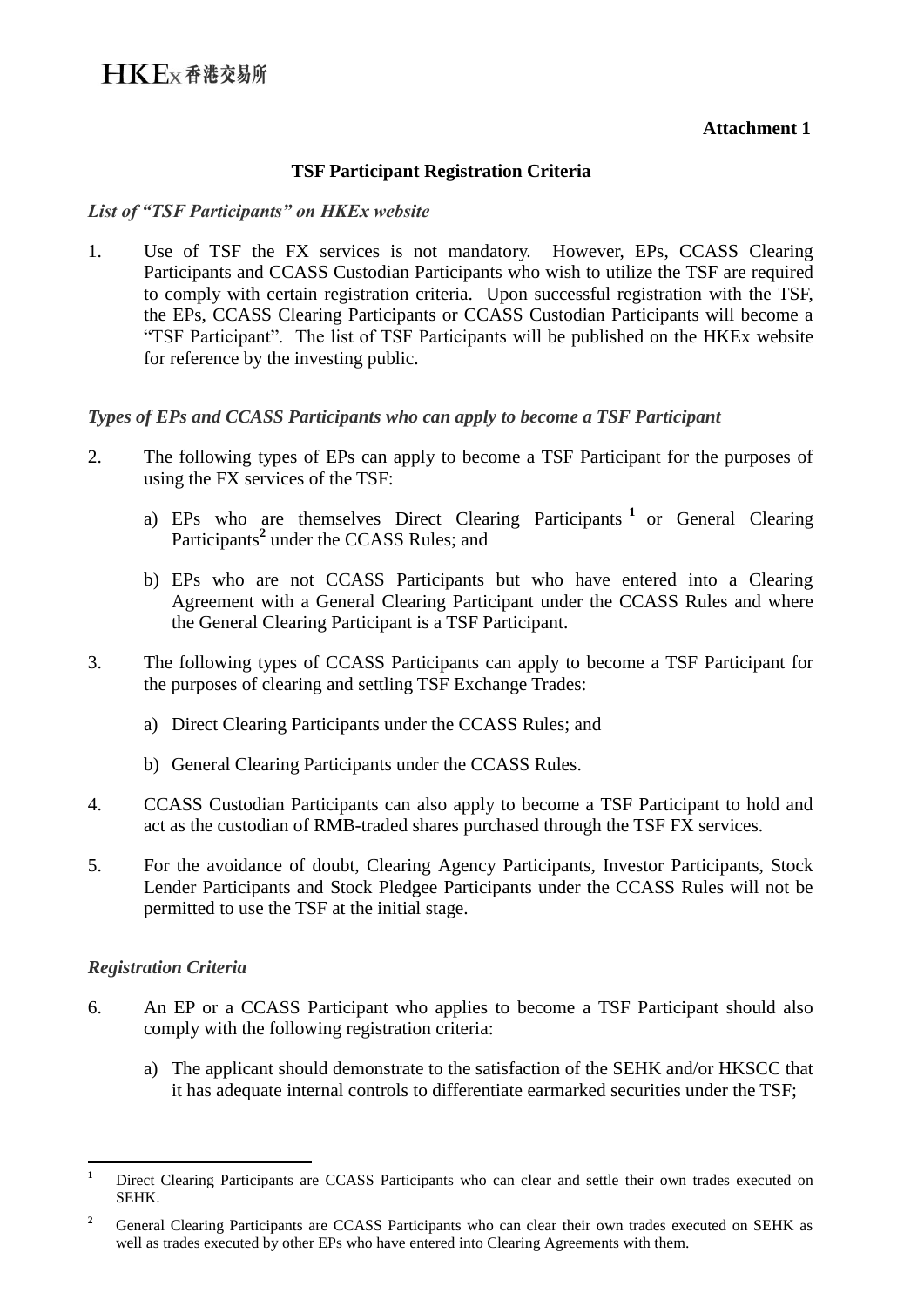- b) The applicant should successfully complete the system test(s) prescribed by the SEHK and/or HKSCC from time to time or prove to the satisfaction of SEHK and/or HKSCC of its system readiness for conducting and/or clearing TSF Exchange Trades; and
- c) The applicant should declare its readiness to the SEHK and/or HKSCC to use the TSF and to deal in and/or clear RMB securities.
- 7. EPs and CCASS Participants who are interested in becoming TSF Participants should contact their internal IT department and/or back office system vendors to make necessary system enhancements to support the TSF operations (e.g. capability to handle orders requesting for the TSF FX services, segregation of earmarked and non-earmarked shares, etc). They should also review and make any necessary changes to their internal policies, risk management measures, and procedures including documents such as client agreements, contract notes, client statements, etc.
- 8. A checklist for TSF applicants is available on Appendix I of the TSF Information Paper for EPs' and CCASS Participants' reference to assess their readiness in participating in the TSF.

- END -